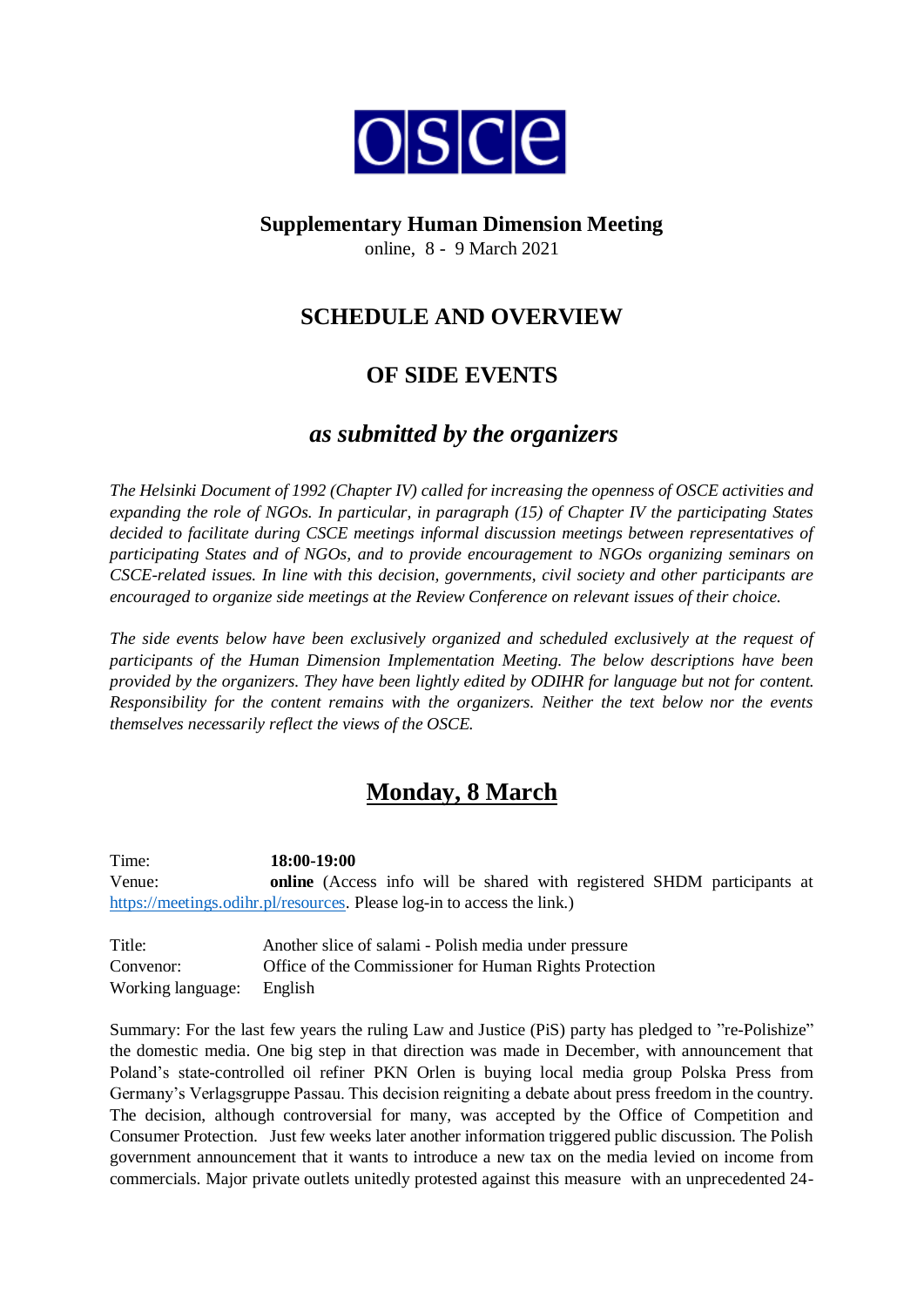hour blackout. During the event experts and journalists will discuss how the new "media tax" would further undermine press freedom in Poland. Are that another signs that Poland follows Orbán's Salami Tactics to overcome independent media? Why media freedom is now in the cross-hairs? What tools human rights defenders and journalists still have?

#### **Facilitator:**

-Adam Bodnar, Commissioner for Human Rights in Poland

#### **Speakers:**

-Teresa Ribeiro, OSCE Representative on Freedom of the Media -Sarah Clarke, Article 19, Head of Europe and Central Asia -Nik Williams, Media Freedom Rapid Response Coordinator -Piotr Stasiński, Deputy Chief Editor of Gazeta Wyborcza

### **Tuesday, 9 March**

Time: **13:00-14:00** Venue: **online** (Access info will be shared with registered SHDM participants at [https://meetings.odihr.pl/resources.](https://meetings.odihr.pl/resources) Please log-in to access the link.)

Title: The role of women human rights reporters and defenders and how to overcome harassment and violence they are subject to Convenor: Civic Solidarity Platform Working language: English, Russian

Summary: The role of women human rights reporters and defenders and how to overcome harassment and violence they are subject to Women play a crucial role in the global human rights movement. Reporting about human rights abuse is often a crucial first step in claiming and campaigning for those rights and for a more just a peaceful society. Contributions by women will usually add specific perspectives to this struggle that cannot be missed. The side event will present a number of cases and testimonies to deepen understanding of the forces at play and discuss how people, organizations and institutions can sustain and enhance gender equality in reporting and in discussions online and offline. A detailed programme will be announced ahead of the meeting at the Publications and Events Heading on the website of the Civic Solidarity Platform, [http://www.civicsolidarity.org/.](http://www.civicsolidarity.org/)

#### **Speakers:**

**-Heidi Meinzolt, Germany, Coordinator of the Civic Solidarity Platform Working Group on Women and Gender Realities in the OSCE Region, WILPF Int. Board:** Introduction of CSP and the Working Group: Impact of an intersectional analysis on reporting and campaigning for women's rights, meaningful participation and peacebuilding in the OSCE area.

**-Tolekan Ismailova, Kyrgyzstan, NGO Birduino, Vice President of FIDH:** Alarming trends, how culture and religion are used to justify violence against women and girls in Kyrgyzstan and Turkmenistan? Why does Gender Equality need media freedom in CA?

**-Gulnara Shahinian, Armenia, Democracy Today:** documentation of violence against women in war times and research on war crimes from a women's perspective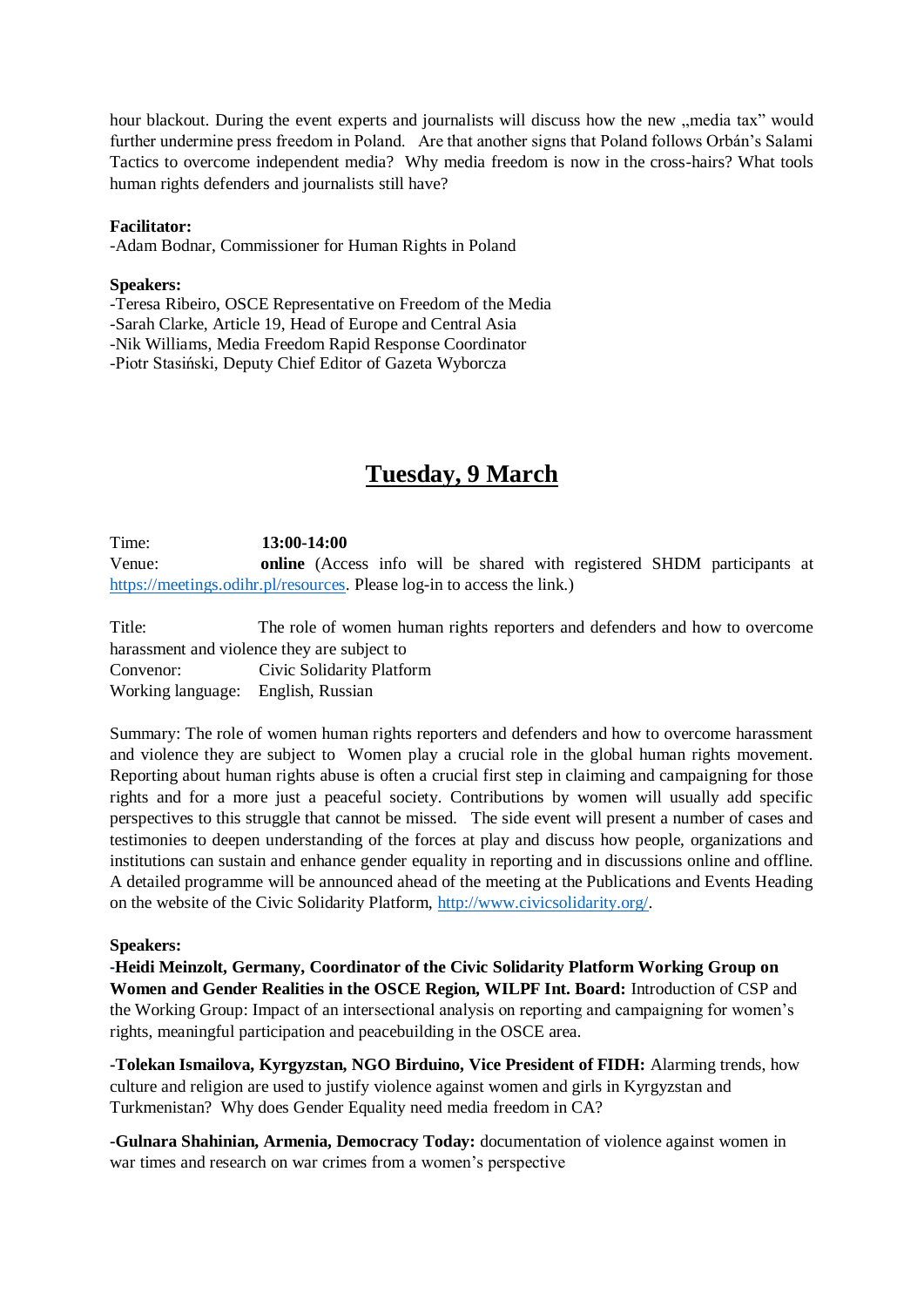**-Uzay Bulut, Turkey, Journalist, human rights activist:** How Turkey's military offensives affect women  $\&$  minorities in the region and what kind of challenges journalists  $\&$  rights advocates face while commenting or reporting on them

#### **-Julia Kharashvili, Georgia, NGO IDP Women Association Consent**

**-Annika Schabbauer, Sweden, Operation 1325:** Women's security work needs to be visible in media and why women in media are important for a peaceful and democratic society

**-Lana Dadu, Poland, women's rights activist:** Demonstrations in Poland, defending fundamental rights and freedoms of women- difficult relationship to (public) media

**-Maryna Korzh, Belarus, Fem group:** The struggle for equality and women's rights which is or should be part of a democratic uprising, comes up against the narrow limits of a thoroughly patriarchal society. Awareness raising, international feminist solidarity should make deficits visible.

## **Tuesday, 9 March**

Time: **9:00-10:00** Venue: **online** (Access info will be shared with registered SHDM participants at [https://meetings.odihr.pl/resources.](https://meetings.odihr.pl/resources) Please log-in to access the link.)

Title: Gendered Gap in the Full Enjoyment of the Right to Information in the Digital World Convenor: ODIHR, Human Rights Department Working Language: English, Russian

This side event will take a closer look at the existing gendered gap when it comes to women exercising their rights. A prerequisite for the exercise of many human rights is access to information through information technologies. However, there is a lack of inclusion of varied gender perspectives in the development of new technologies and a gender bias inherent in these technologies, for example when it comes to machine learning, the most revolutionary technology of our times. The panelists will address the possible human rights impact related to this gender gap, including when exercising the right to information in the digital world. They will also reflect on the interlinkage of access to digital technologies and the ability of women to exercise their rights during states of emergency, such as the COVID-19 pandemic.

The side event aims to generate recommendations to relevant stakeholders, including participating States and relevant OSCE Structures, to address it.

ODIHR research has found that women access information through digital technologies less than men, due to multiple factors that include limited opportunities and resources, lower digital literacy connected to education levels, gender norms and assumptions about the role of women. The exercise of rights, including access to healthcare and assistance in case of domestic violence is impossible without adequate information, accessible more and more through digital means. This gendered gap is especially problematic in emergency situations, when other means of communication and information-sharing may be limited and when measures restricting freedom of movement leave few alternatives, if any at all, to seek and receive information and communicate.